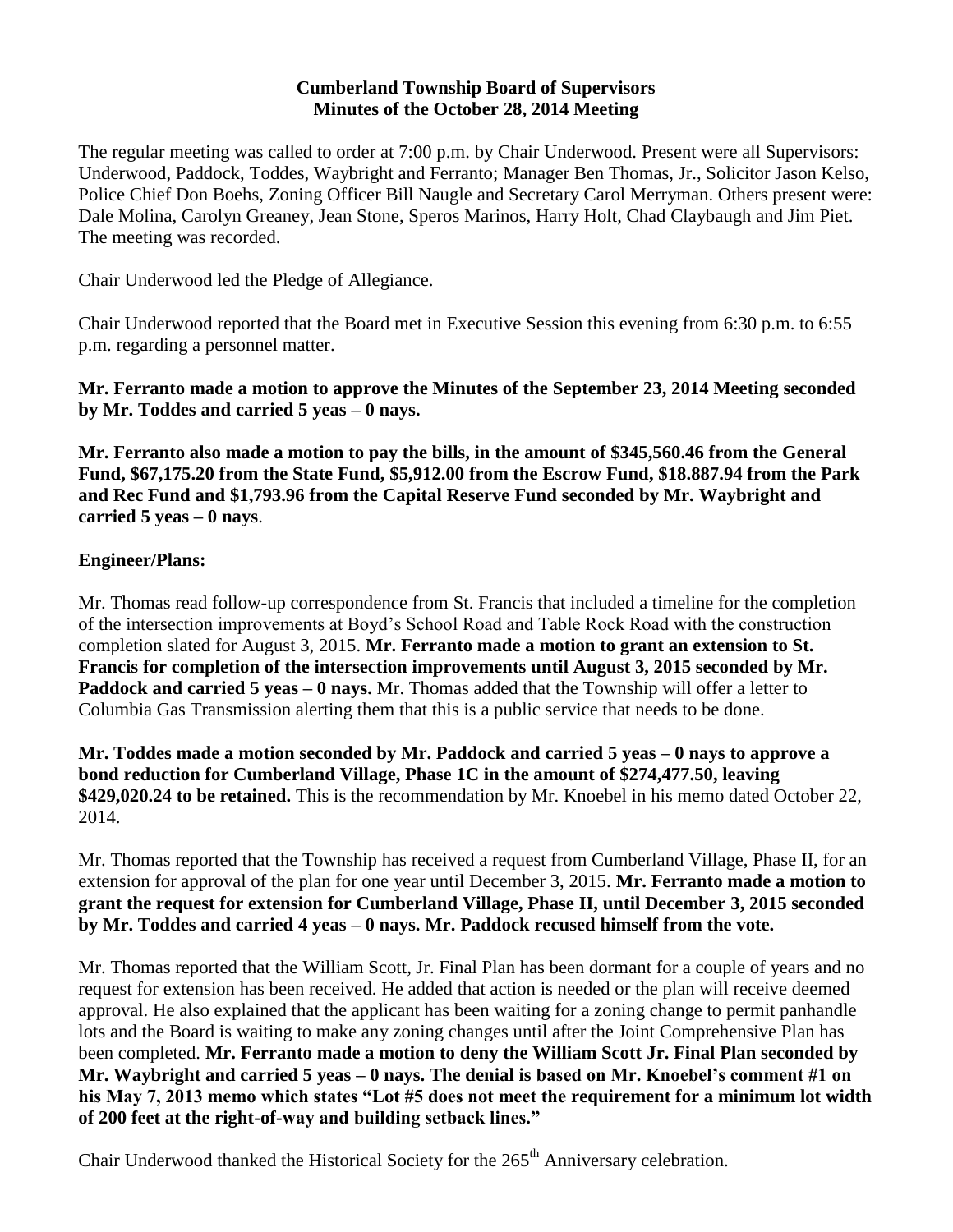## **Public Comment:**

Mrs. Jean Stone, 1745 Mummasburg Road, asked if there was going to be a report given on the Keller Poultry project and she was told that there was not. She stated that she has been waiting on this report for months. Mrs. Stone presented written and oral questions/observations regarding the Keller project regarding items on the KPI memo dated July 3, 2014 and the Keller's responses to the memo. Mrs. Stone added that there were a large number of mosquitos in their neighborhood this fall and asked that her letter be used as a Right-to-Know request for anything received on the Keller project since August 3, 2014. Mrs. Stone also requested a status report on the Keller Poultry project at the November meeting.

Mr. Speros Marinos, 912 Baltimore Pike, presented the Township with two historical 1872 maps and reported that this was the first time the Township was mapped without the other townships. Mr. Marinos also thanked the Board for their part in the 265<sup>th</sup> Anniversary. He added that the new floodplain map for the area of his property in Mt. Joy Township was enlarged by at least 50 percent. He also asked the Board to move along the zoning update.

# **Police Report:**

Police Chief Don Boehs presented a written and oral report of police activities for the month of September including; 353 complaints, 86 traffic stops, 61 combined arrests, eight traffic accidents, 39 targeted enforcements and 13,156 patrol miles. He added that they assisted other agencies 11 times and they were assisted four times.

## **Active Business:**

Mr. Thomas reported that Cumberland Township has been notified by the Adams County Conservation District of the need to adopt new standards for floodplain ordinances from the National Flood Insurance Program and Pennsylvania Floodplain Management Act. He added that there is a part of the ordinance that requires that the Township have a Floodplain Administrator and he will continue to look at the most economical way for the Township to meet that requirement. Mr. Thomas asked the Board to authorize the Solicitor to begin the process of updating the Township's ordinances involving the floodplain. **Mr. Toddes made a motion to authorize Solicitor Wiser to begin updating the Township's ordinances regarding floodplains seconded by Mr. Waybright and carried 5 yeas – 0 nays.**

# **Mr. Ferranto made a motion seconded Mr. Paddock and carried to grant a waiver to the \$5 million liability insurance requirement to \$1 million for St. Francis Xavier's Noreen Nietz Memorial Race.**

Chair Underwood reported that the Administration and Personnel Committee are recommending that the Board approve Intern Josh Ehrman to continue his employment with the Township for eight hours per week at \$10.00 per hour to continue the projects that he has been working on. **Mr. Toddes made a motion to approve Intern Josh Ehrman's employment to continue for eight hours per week at \$10.00 per hour seconded by Mr. Paddock and carried 5 yeas – 0 nays.**

Chair Underwood also reported that she has a letter of resignation from Michael Galassi from the Cumberland Township Authority. Chair Underwood stated that the Board will accept this resignation, with regret, effective tonight. **Mr. Ferranto made a motion to accept Mr. Galassi's resignation seconded by Mr. Paddock and carried 5 yeas - 0 nays.** Chair Underwood added that Mr. Galassi has served the Authority Board well over the years.

Chair Underwood also reported that the Township has received a letter from the Authority requesting that they be given thirty days to search for a candidate to fill Mr. Galassi's term. **Mr. Toddes made a motion to grant Cumberland Township Authority 30 days to search for a candidate to fill Mr. Galassi's term seconded by Mr. Waybright and carried 5 yeas – 0 nays.**